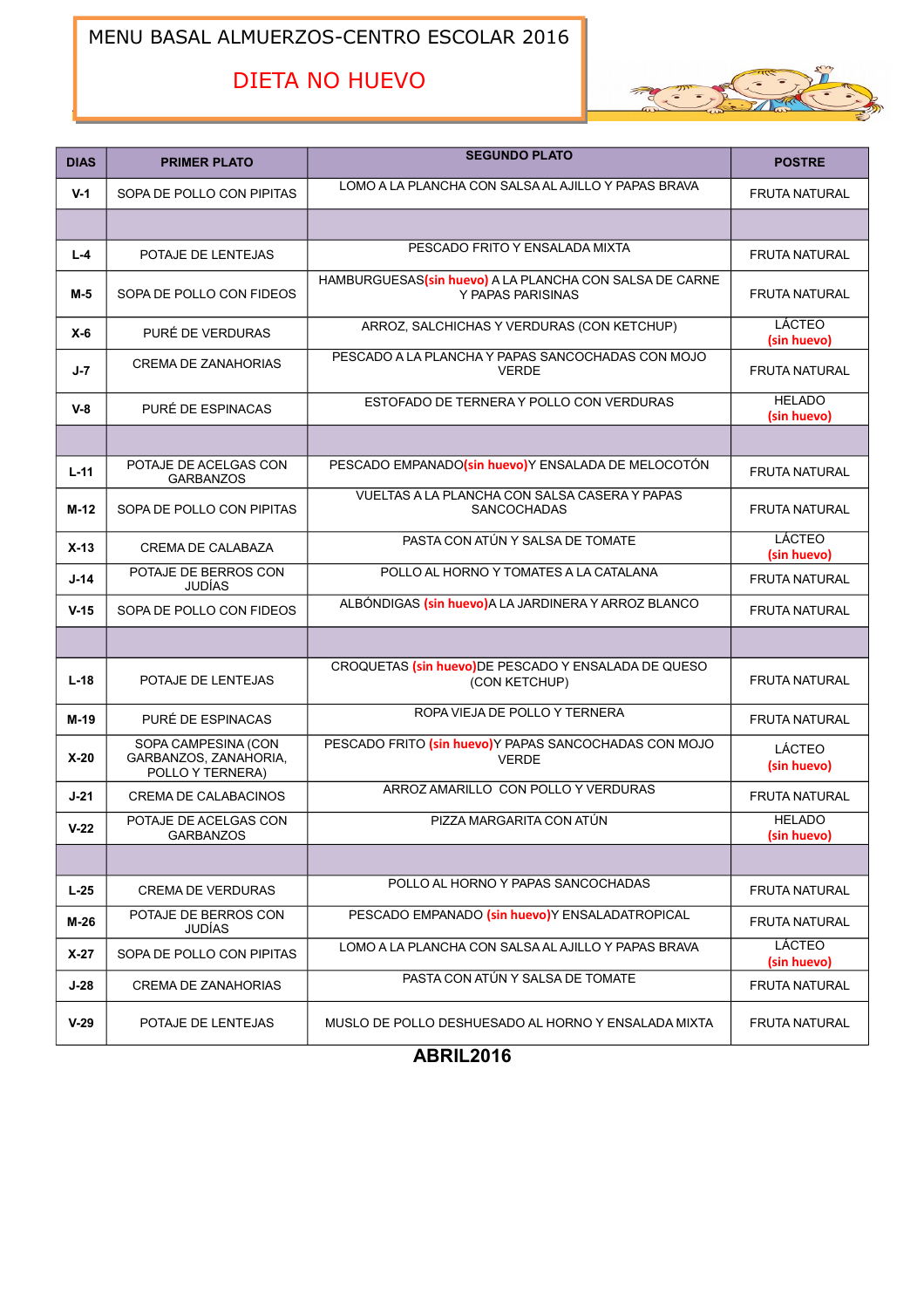MENU BASAL ALMUERZOS-CENTRO ESCOLAR 2016

DIETA NO HUEVO



### **MAYO 2016**

| <b>DIAS</b> | <b>PRIMER PLATO</b>                                              | <b>SEGUNDO PLATO</b>                                                         | <b>POSTRE</b>                |
|-------------|------------------------------------------------------------------|------------------------------------------------------------------------------|------------------------------|
| $L-2$       |                                                                  | <b>FESTIVO</b>                                                               | <b>FRUTA NATURAL</b>         |
| $M-3$       | PURÉ DE ESPINACAS                                                | ARROZ, SALCHICHAS Y VERDURAS (CON KETCHUP)                                   | <b>FRUTA NATURAL</b>         |
| $X-4$       | SOPA DE POLLO CON PIPITAS                                        | ESTOFADO DE TERNERA Y POLLO                                                  | LÁCTEO<br>(sin huevo)        |
| $J-5$       | POTAJE DE ACELGAS                                                | PESCADO FRITO (sin huevo) Y ENSALADA DE QUESO                                | <b>FRUTA NATURAL</b>         |
| $V-6$       | CREMA DE CALABAZA                                                | HAMBURGUESAS(sin huevo)A LA PLANCHA CON SALSA DE CARNEY<br>PAPAS SANCOCHADAS | <b>HELADO</b><br>(sin huevo) |
|             |                                                                  |                                                                              |                              |
| $L-9$       | POTAJE DE VERDURAS                                               | PASTA CON ATÚN Y SALSA DE TOMATE                                             | <b>FRUTA NATURAL</b>         |
| M-10        | SOPA DE POLLO CON FIDEOS                                         | PESCADO A LA PLANCHA Y ENSALADA MIXTA                                        | <b>FRUTA NATURAL</b>         |
| $X-11$      | <b>CREMA DE CALABACINOS</b>                                      | JAMONCITOS DE POLLO AL AJILLO Y PAPAS DE ASADERO                             | <b>LÁCTEO</b><br>(sin huevo) |
| $J-12$      | POTAJE DE BERROS CON JUDÍAS                                      | PESCADO FRITO (sin huevo) Y ENSALADA DE MELOCOTÓN                            | <b>FRUTA NATURAL</b>         |
| $V-13$      | SOPA CAMPESINA (CON<br>GARBANZOS, ZANAHORIA,<br>POLLO Y TERNERA) | ALBONDIGAS (sin huevo)A LA JARDINERA Y ARROZ BLANCO                          | <b>FRUTA NATURAL</b>         |
|             |                                                                  |                                                                              |                              |
| $L-16$      | PURÉ DE ESPINACAS                                                | VUELTAS A LA PLANCHA CON SALSA CASERA Y PAPAS BRAVA                          | <b>FRUTA NATURAL</b>         |
| M-17        | <b>CREMA DE ZANAHORIAS</b>                                       | ARROZ AMARILLO CON POLLO Y VERDURAS                                          | <b>FRUTA NATURAL</b>         |
| $X-18$      | SOPA DE POLLO CON PIPITAS                                        | PESCADO A LA PLANCHA Y PAPAS SANCOCHADAS CON MOJO VERDE                      | LÁCTEO<br>(sin huevo)        |
| $J-19$      | POTAJE DE BERROS CON JUDÍAS                                      | ESCALOPE (sin huevo)Y ENSALADA MIXTA                                         | <b>FRUTA NATURAL</b>         |
| $V-20$      | PURÉ DE ACELGAS                                                  | PIZZA MARGARITA CON ATÚN                                                     | <b>HELADO</b><br>(sin huevo) |
|             |                                                                  |                                                                              |                              |
| $L-23$      | POTAJE DE LENTEJAS                                               | CROQUETAS (sin huevo)DE PESCADO Y ENSALADA TROPICAL                          | <b>FRUTA NATURAL</b>         |
| $M-24$      | PURÉ DE VERDURAS                                                 | ESPAGUETIS A LA BOLOÑESA Y QUESO RALLADO                                     | <b>FRUTA NATURAL</b>         |
| $X-25$      | SOPA DE POLLO CON FIDEOS                                         | LOMO AL AJILLO Y PAPAS DADO                                                  | LÁCTEO<br>(sin huevo)        |
| $J-26$      | CREMA DE CALABAZA                                                | POLLO AL HORNO Y TOMATES A LA CATALANA                                       | FRUTA NATURAL                |
| $V-27$      | POTAJE DE BERROS CON JUDIAS                                      | PESCADO FRITO (sin huevo)Y PAPAS SANCOCHADAS CON MOJO<br><b>VERDE</b>        | FRUTA NATURAL                |
|             |                                                                  |                                                                              |                              |
| $L - 30$    |                                                                  | <b>FESTIVO</b>                                                               | FRUTA NATURAL                |
| M-31        | CREMA DE ZANAHORIAS                                              | ROPA VIEJADE POLLO Y TERNERA                                                 | FRUTA NATURAL                |